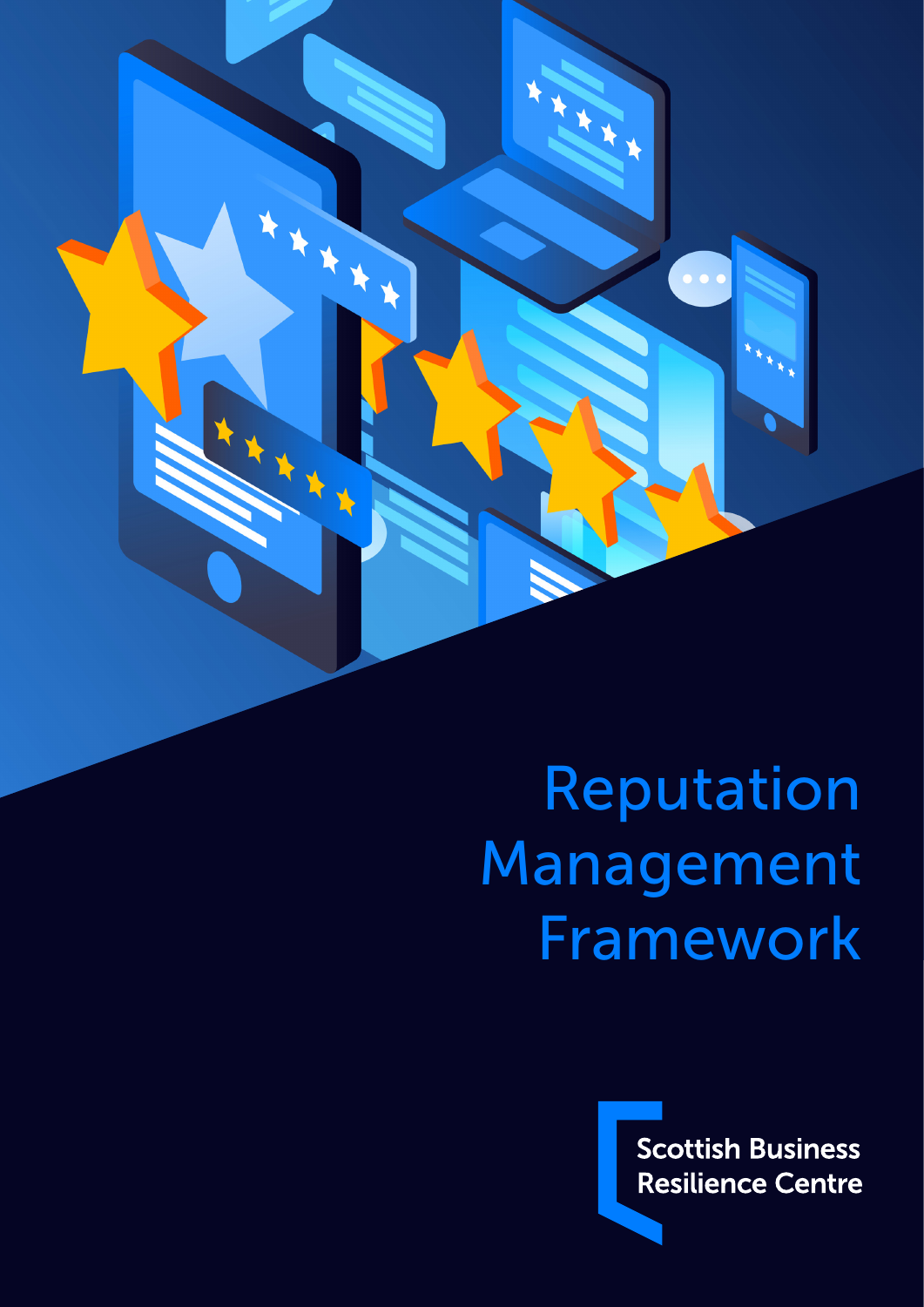The following document outlines the key steps an organisation should take from a reputation management perspective in the event of a crisis.

# Reputation Management Framework.



# Pre-Event

In advance of an event, there are a series of steps organisations must consider to be fully prepared. By doing these, they may help ease any further reputation management issues that arise in the case of an event occurring. This includes:

- **Agree decision makers and core crisis team,** retaining specialists if required
- **Agree information/resource flow and crisis team** roles and responsibilities (including single point of contact to receive incoming info)

# Must do

Create a crisis/reputational management process and plan which is secure, but accessible in case if IT disruption

- **Establish crisis database featuring:**
- $\Box$  Trading jurisdictions (sector and country) and applicable regulations defining how crisis must be addressed
- $\Box$  Data encryption levels
- $\Box$  Any security gaps that could be reputationally harmful
- $\Box$  Contacts sheet with email and emergency phone numbers
- $\Box$  Client library/database with technical experts/ focus areas

- Creation of draft responses for likely scenarios aligned to key stakeholders
- **Preparation of content for company website to be** activated during a crisis (for FAQs, hotline etc.)
- **Address challenges with mass comms e.g., bulk** emails identified as spam

- **Ensure contracts account for breaches**
- Determine approach if supplier breached
- **Involve key partners in planning and rehearsals, as** appropriate
- **Regularly rehearse and test scenarios**
- **Ensure communications approach is included**
- $\blacksquare$  Identify and involve key decision makers (including your comms team)
- **Nork through realistic scenarios don't just rely** on testing one scenario

#### Incorporate your partners and supply chain

# Consideration of the following areas (not necessary, but recommended):

#### Establish what the Post-Event aims are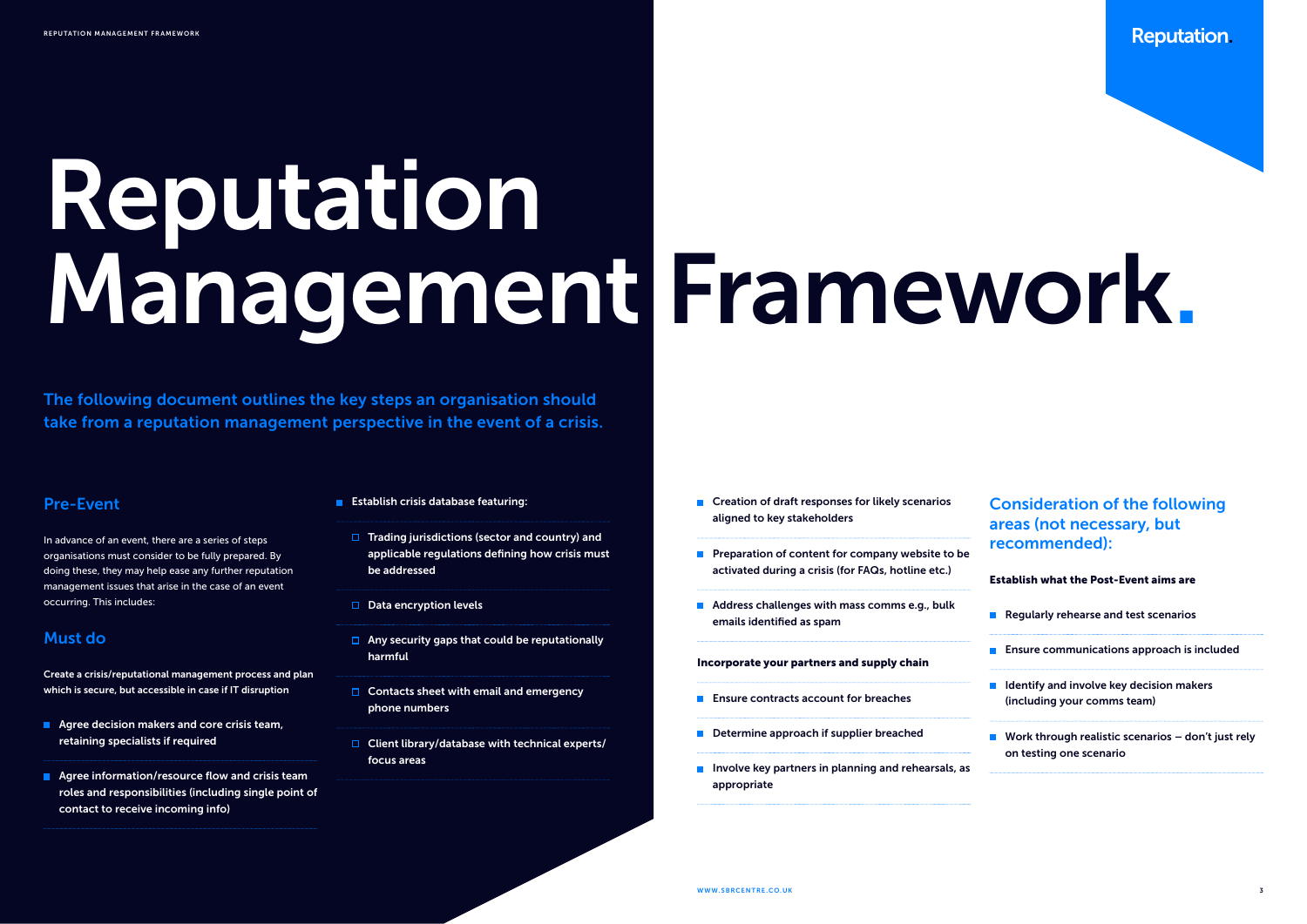

#### **Avoid underestimating**

- **Utilise owned channels to share news with** appropriate audiences
- $\blacksquare$  It may be appropriate to use all available channels for communication to increase reach

## **Direct**



Based on regulations for applicable jurisdictions and advice from Law Enforcement

# Ways to share the message

#### Email

| Requires email contact details                           |
|----------------------------------------------------------|
| May have been compromised from attack                    |
| Can be tailored to target those most impacted            |
| Challenges include server throughput and spam<br>filters |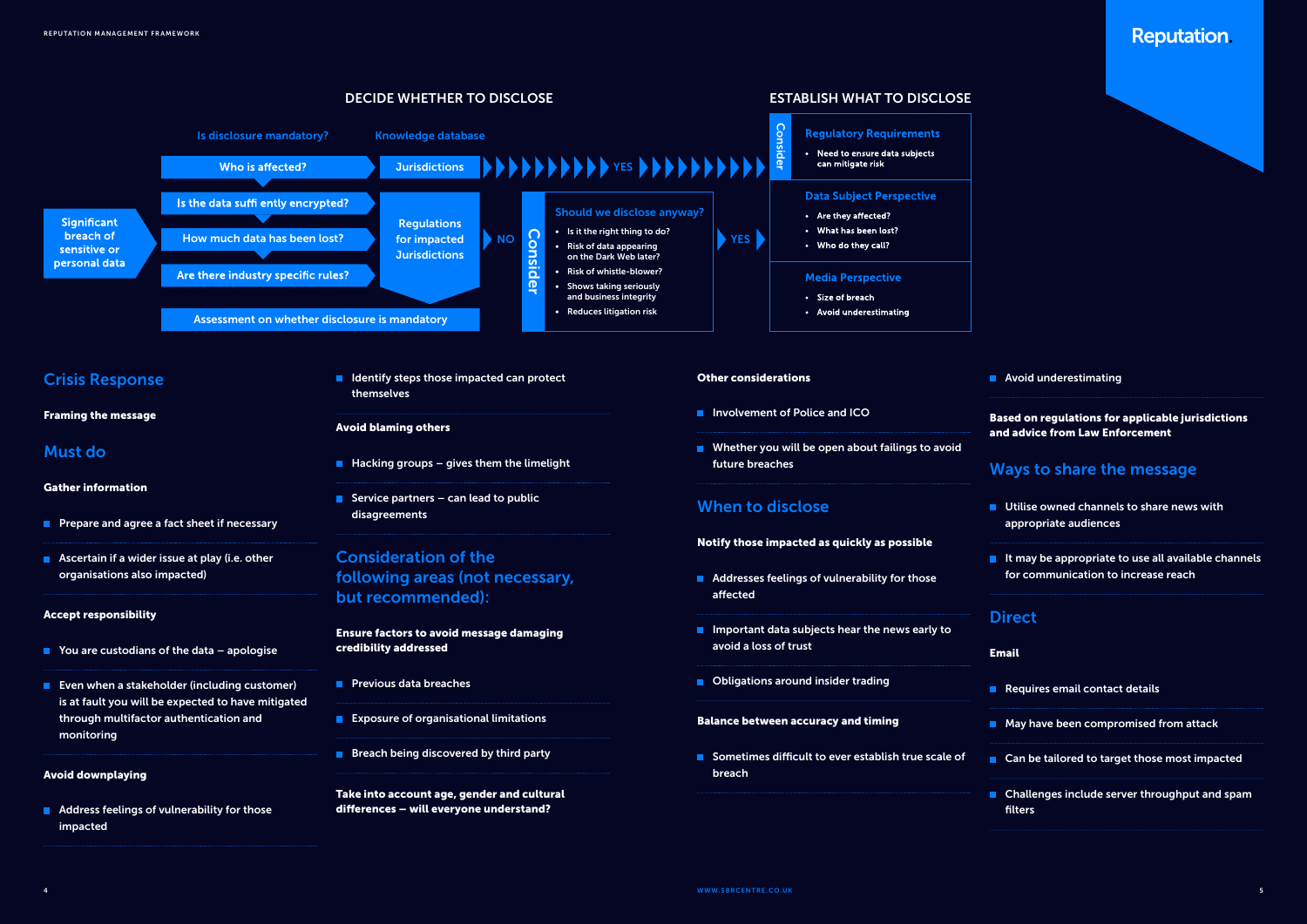# Reputation.

#### Physical Mail

- **More direct and personal**
- **Avoids risk of phishing, but not immediate form of** communication
- May not have correct (up-to-date) address
- **EXPENSIVE and may also be seen as damaging to** the environment

#### Telephone

- **More personal / caring**
- **Resource intensive**
- May not have current number
- Website
- $\blacksquare$  Less direct data subjects need to visit site
- Can contain FAQs, hotline nos.
- Often main source of information for customers
- $\blacksquare$  Have own agenda and may not focus on the things you want
- Consider list of trusted journalists to help disseminate

#### Indirect

#### Social Media

- **Opportunity to set the initial tone of social media** posts
- Interactive so able to set straight negative rumours
- Risk of negative reinforcement spiral
- **Brief staff** 
	- **Ensure sufficient social media / call centre** resources available
	- $\Box$  Scale up response website and phone capacity as appropriate
- **Ensure capability in place for dealing with media** enquiries
- $\Box$  Anticipate drop in share price or sales for first few days
- $\Box$  Put measures in place to disrupt future phishing/scam attempts

#### Traditional Media

- $\blacksquare$  Keep the message clear and easy to understand
- **Avoid jargon**
- $\blacksquare$  Keep it simple
- **Ensure CEO / Chair delivers message to establish** organisation is taking crisis seriously
- $\blacksquare$  Reconfirm breach represents crisis to prevent unnecessary escalation
- **In choosing spokesperson consider their** capability in front of media
- **Honed policy for media management e.g. no call** backs

### Prepare for reaction

# Deliver the message

- $\blacksquare$  Timing how quickly did you respond? Were all internal and stakeholders addressed?
- Content was this accurate? Was the tone of content right?
- **Spokesperson** is this the right person? Do you need more spokespeople?
- General process/plan review  $-$  did the plan cover all eventualities? What were the gaps, and could they be reclarified for the future?
- **Right the culture restore trust internally and** externally
- $\blacksquare$  Build a drumbeat of good news, while focusing on mitigating risk

# Post-event

After an event (or an exercise), it is as important to review the aspects that went well and those that did not to inform the future plan. In doing this post-mortem, it is vital that the key stakeholders clearly address these successes and failures in a pragmatic fashion. Should the organisation have failed in some areas, consider bringing in a third-party organisation to support the organisation in the future (and have them appointed and on stand-by should a crisis arise in the future) or by ensuring training is arranged for those who require it.

#### As part of this post-mortem, the following should be addressed and adapted as necessary

This document references guidance from Richard Knight and Jason R.C. Nurse, "Effective Communications and Public Relations after a Cyber Security Incident" available from [https://doi.org/10.1016/j.](https://doi.org/10.1016/j.cose.2020.102036) [cose.2020.102036](https://doi.org/10.1016/j.cose.2020.102036) and [https://jasonnurse.github.io/comms.pdf](https://doi.org/10.1016/j.cose.2020.102036)